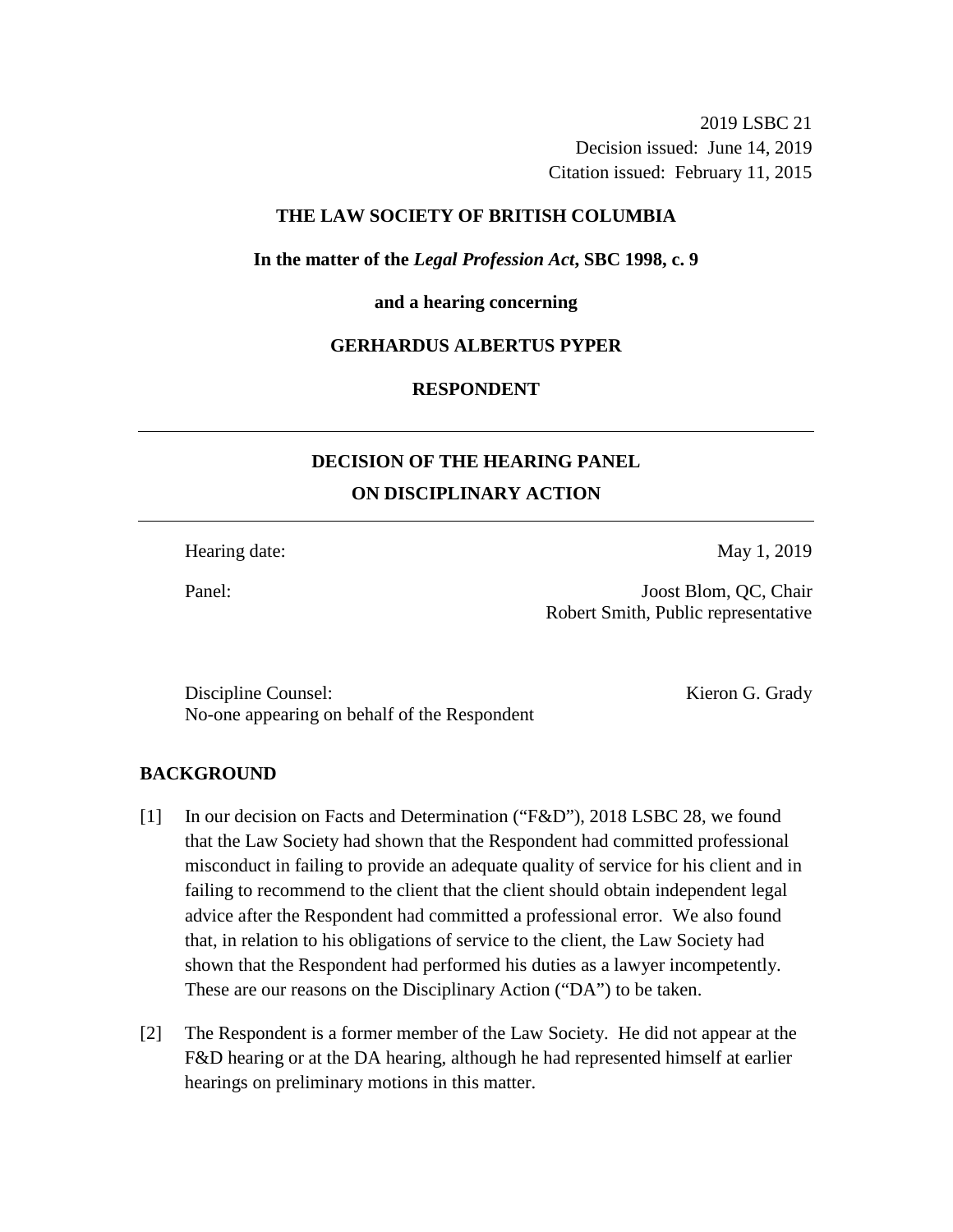### **PROCEEDING IN THE ABSENCE OF THE RESPONDENT**

- [3] The Law Society submitted that the hearing should proceed in the Respondent's absence, as authorized by section 42(2) of the *Legal Profession Act*. That section permits a hearing panel, if the respondent fails to attend at a hearing, to proceed in the absence of the respondent if the panel is satisfied that the respondent has been served with the notice of hearing.
- [4] Discipline counsel put in evidence an affidavit of service by Sharen L. Wesnoski, of the Law Society, stating that she had sent a Notice of Hearing by electronic mail to the Respondent's last known electronic mail address on March 20, 2019. The Panel was satisfied that the Notice of Hearing was properly served as provided by Law Society Rule 10-1(1)(c), which states that a notice or other document may be served by, *inter alia*, "electronic mail to [the Respondent's] last known electronic mail address," and Rule 10-1(7), which states that a document sent by electronic mail is "deemed to be served on the next business day after it is sent."
- [5] On the proper approach to deciding whether to proceed in the absence of the Respondent, discipline counsel cited instances in which panels had so decided, including *Law Society of BC v Tak*, 2014 LSBC 27; *Law Society of BC v Gellert*, 2013 LSBC 22; *Law Society of BC v Power*, 2009 LSBC 23; *Law Society of BC v Basi*, 2005 LSBC 41; *Law Society of BC v McLean*, 2015 LSBC 06 ("*McLean* #1"); and *Law Society of BC v Jessacher*, 2015 LSBC 43.
- [6] The hearing panels in these cases considered a variety of factors. These included whether the respondent was provided with notice of the hearing date and was cautioned that the hearing might proceed in his or her absence; whether the panel adjourned in case attendance was prevented merely by delay; whether the respondent provided any explanation for non-attendance; whether the respondent had admitted the underlying misconduct; and whether the respondent was a former member of the Law Society.
- [7] Discipline counsel submitted that, in the present proceeding, the most weight should be given to whether the Respondent had been provided with notice of the hearing date (he had, as noted above), whether he had been cautioned that the hearing might proceed in his absence (the Notice of Hearing so stated), whether the Panel waited for 15 minutes in case the Respondent was merely delayed (we had done so), and whether the Respondent had provided any explanation for his nonattendance. The Respondent had indicated, before the F&D hearing in this matter, that he was elsewhere — apparently out of the country — and that he could not afford to fly back without financial assistance from the Law Society. The Law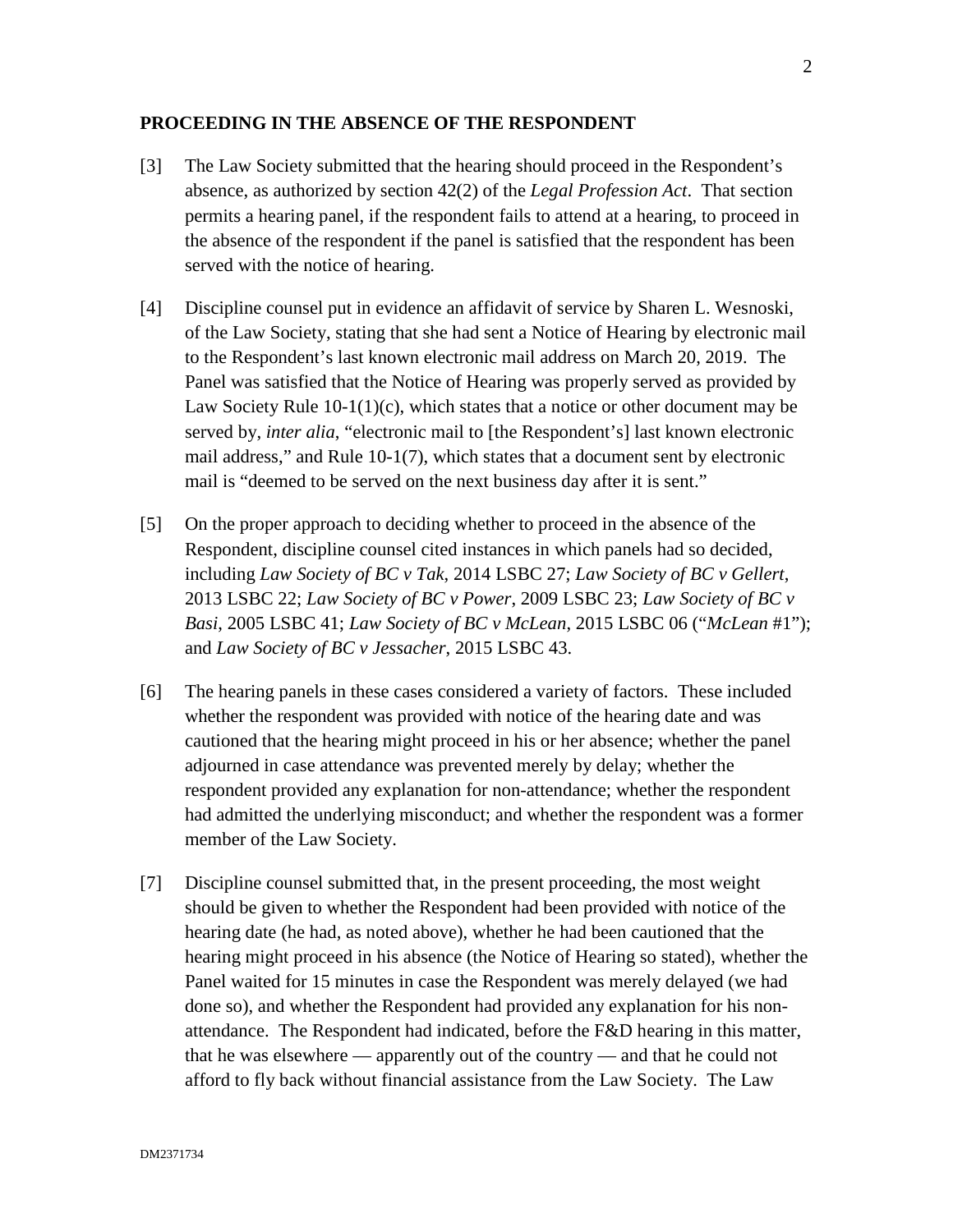Society declined to provide such assistance. The Respondent did not appear at the F&D hearing and has not been heard from since then.

[8] The Panel concluded that, in light of all the factors considered in the cases cited in para. [5], it should proceed with the hearing notwithstanding the Respondent's absence.

# **DISCIPLINARY ACTION PROPOSED**

- [9] Discipline counsel asked this Panel to decide that the Respondent was ungovernable by the Law Society and that, if the Panel so decided, the appropriate disciplinary action was disbarment.
- [10] Ungovernability is dealt with in Rule 4-44 of the Law Society Rules, which states, so far as material:

# **Disciplinary action**

- **4-44** (1) Following a determination under Rule 4-43 *[Submissions and determination]* adverse to the respondent, the panel must
	- (a) invite the respondent and discipline counsel to make submissions as to disciplinary action,
	- (b) take one or more of the actions referred to in section 38 (5) to (7) *[Discipline hearings]*,
	- (c) include in its decision under this rule
		- (i) any order, declaration or imposition of conditions under section 38(7), and
		- (ii) any order under Rule 5-11 *[Costs of hearings]* on the costs of the hearing, including any order respecting time to pay,
	- (d) prepare a written record, with reasons, of its action taken under subrule (b) and any action taken under subrule (c),
	- (e) if it imposes a fine, set the date by which payment to the Society must be completed, and
	- (f) if it imposes conditions on the respondent's practice, set the date by which the conditions must be fulfilled.
	- ...
	- (5) The panel may consider the professional conduct record of the respondent in determining a disciplinary action under this rule.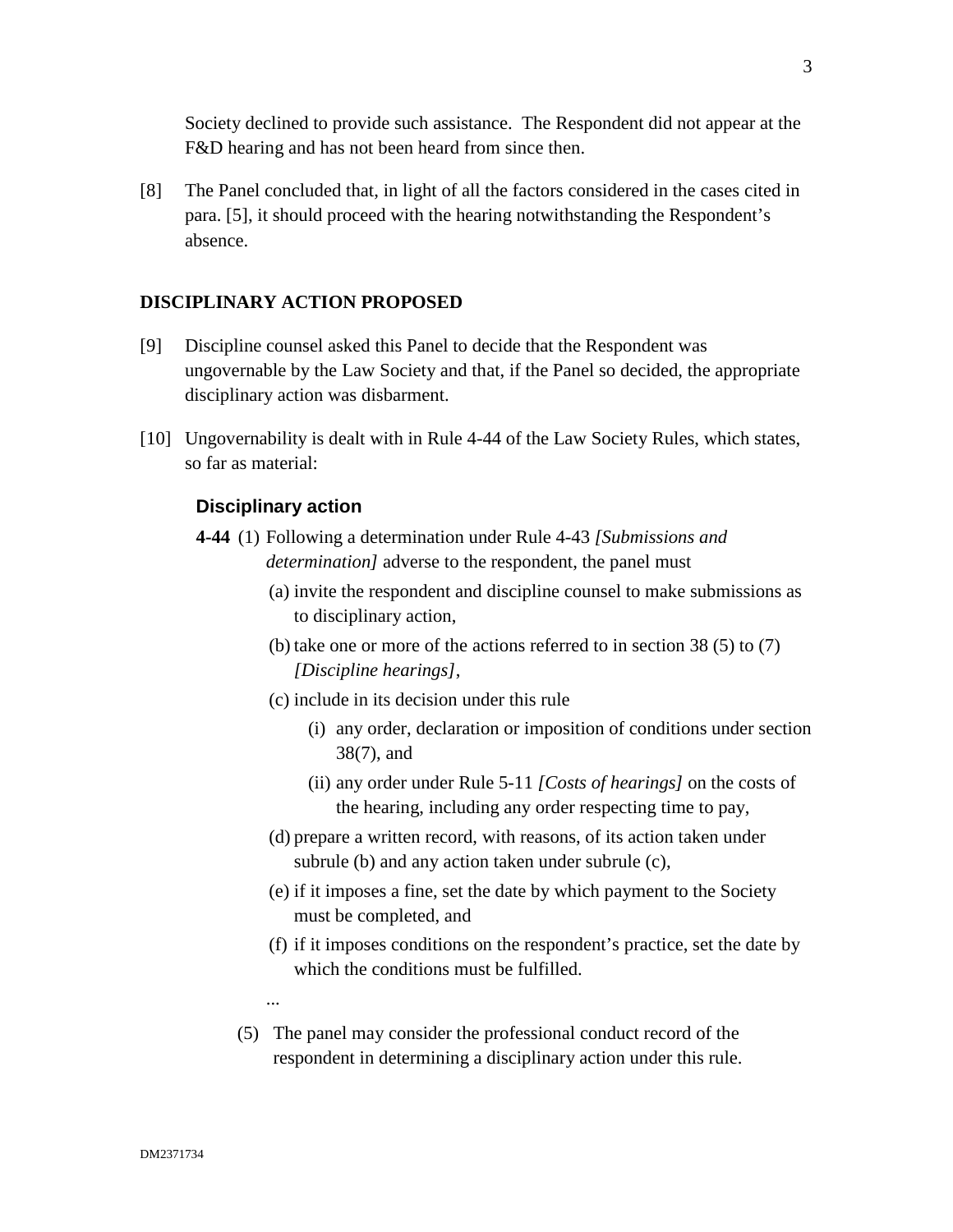- (6) Regardless of the nature of the allegation in the citation, the panel may take disciplinary action based on the ungovernability of the respondent by the Society.
- (7) The panel must not take disciplinary action under subrule (6) unless the respondent has been given at least 30 days notice that ungovernability may be raised as an issue at the hearing on disciplinary action.
- [11] Discipline counsel put in evidence a letter that he had sent by electronic mail on January 22, 2019 to the Respondent at his last known email address. The letter advised the Respondent that, at the disciplinary action hearing, the Law Society would seek a finding of ungovernability with resulting disbarment. Based on Rules  $10-1(1)(c)$  and  $10-1(7)$ , referred to above at para. [4], the Respondent was given more than 30 days' notice that ungovernability might be raised as an issue at the hearing, thus satisfying Rule 4-44(7).

# **ISSUES**

- [12] The two issues we discuss are:
	- (a) Has the Law Society shown that Respondent is ungovernable? We conclude that it has.
	- (b) Should the Respondent be disbarred? We conclude that he should.

# **PROFESSIONAL CONDUCT RECORD**

- [13] Rule 4-44(5) permits us to review the Respondent's Professional Conduct Record ("PCR") in determining the disciplinary action in this matter, and discipline counsel submitted the PCR as evidence.
- [14] The Respondent was called and admitted as a member of the Law Society on September 9, 2002. He had been called to the bar in South Africa in 1990 and in Namibia in 1993. For about the first six years after his call, he practised with a small law firm in Surrey, BC. From January 2009 to October 7, 2014, he practised through Gerhard Pyper Law Corporation, doing business as Pyper Law Group. He owned and was responsible for the operation of Pyper Law Group between August 2011 and April 2014. The Respondent ceased to be a member of the Law Society in January 2015.
- [15] In the order in which they will be discussed, the PCR includes the following. For convenience, we include the proceedings in the present matter, which are not yet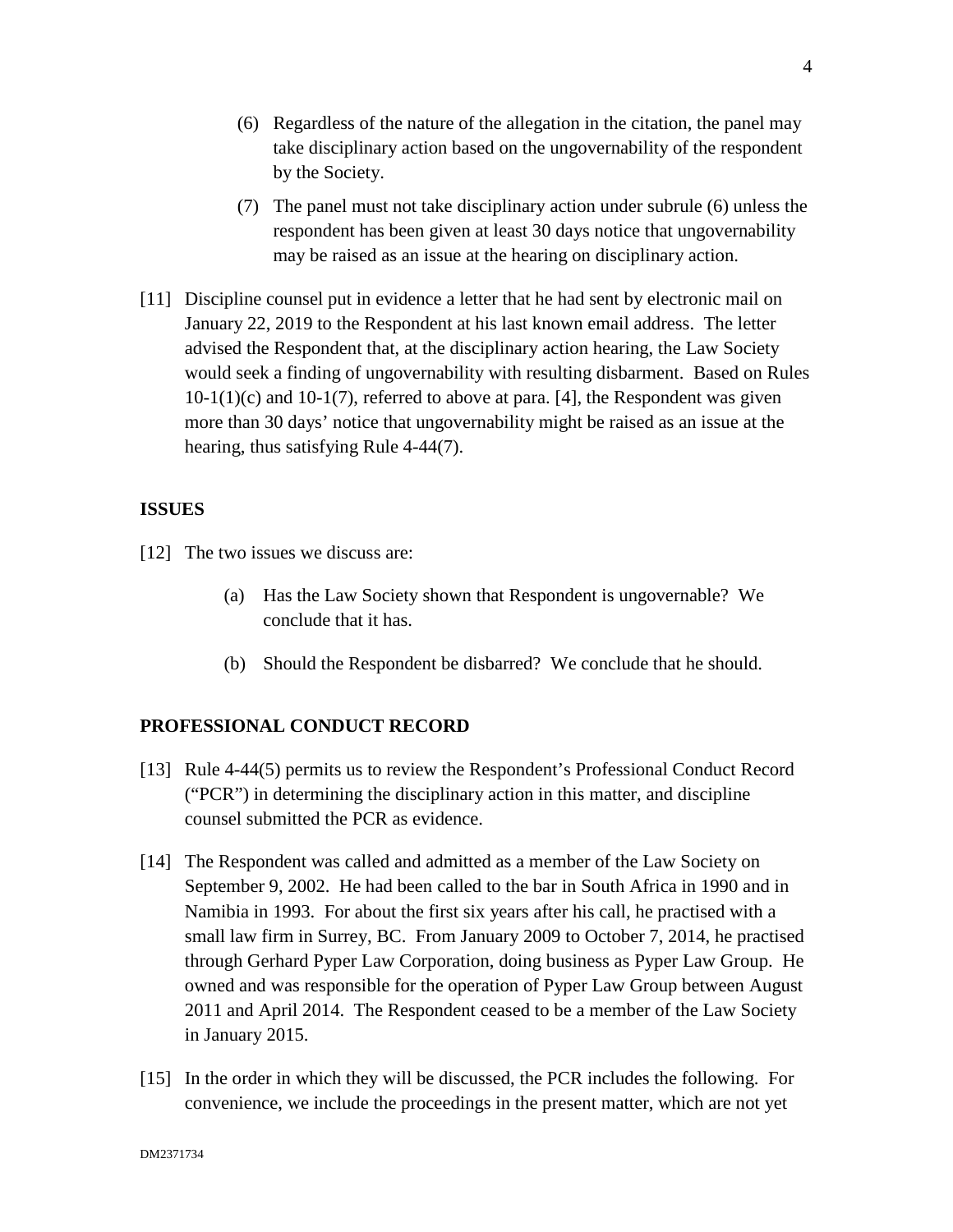part of the PCR because they are not concluded, as (g). The sequence is not chronological. In particular, the three citations were all issued at more or less the same time in early 2015, but the hearings have involved three separate panels conducting proceedings in parallel over a period of years, with the present matter (referred to below as Citation 3) being the last to conclude:

- (a) Recommendations from the Practice Standards Committee made on December 6, 2012, April 10, 2014, and January 28, 2016;
- (b) A conduct review held in November 2012;
- (c) An order made by three Benchers on March 20, 2014, imposing interim restrictions and conditions on the Respondent's practice. The order was modified by further orders on May 23 and September 10, 2014;
- (d) A citation ("Citation 1") issued on March 23, 2015 for practising law while suspended, followed by a hearing panel's F&D decision *Law Society of BC v. Pyper,* 2016 LSBC 01, followed by a decision of the Court of Appeal dismissing the Respondent's appeal from the F&D decision (2017 BCCA 113), and the panel's DA decision, *Law Society of BC v. Pyper,* 2017 LSBC 35;
- (e) An injunction issued by the Supreme Court of British Columbia on July 7, 2017, prohibiting the Respondent from practising law;
- (f) Another citation ("Citation 2") issued on March 23, 2015 for failing to respond to communications from a service provider, followed by a hearing panel's F&D decision, *Law Society of BC v. Pyper*, 2018 LSBC 10 and DA decision in *Law Society of BC v. Pyper*, 2019 LSBC 01; and
- (g) A third citation ("Citation 3"), the subject of the present proceeding, was issued on February 11, 2015, alleging a failure to provide an adequate quality of service for a client and a failure to recommend that the client obtain independent legal advice. This was followed by our F&D decision, referred to in para. 1.
- [16] The Law Society relied upon the PCR and the misconduct found in the present matter as supporting a finding of ungovernability.

# **Recommendations from Practice Standards**

[17] The Practice Standards Committee adopted recommendations focused on reducing the Respondent's file load and ensuring retainer agreements and client instructions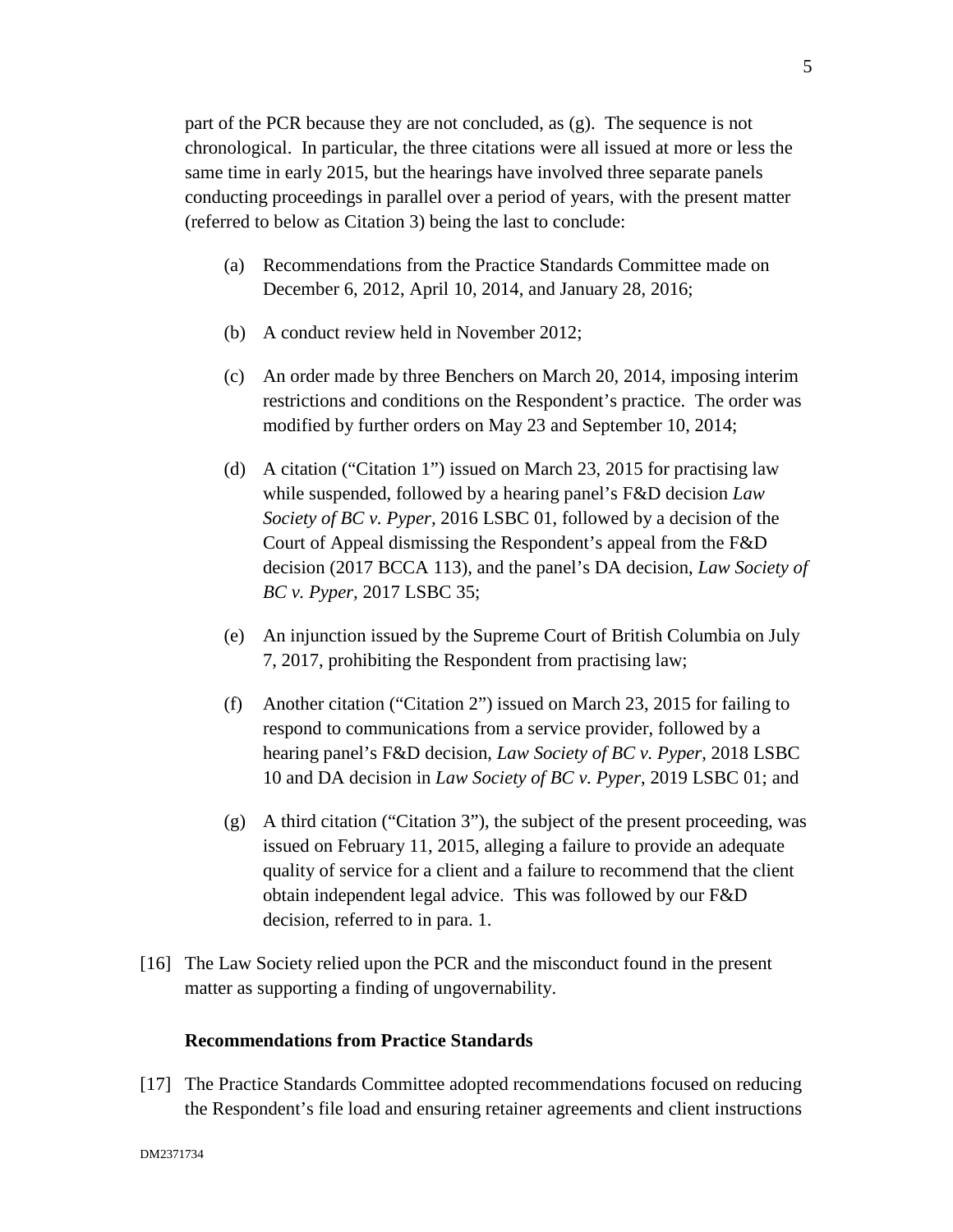were better documented (December 6, 2012). It subsequently adopted further recommendations designed to ensure succession of the Respondent's files and to reduce his file load (April 10, 2014). It also made a recommendation related to client identification and verification (January 28, 2016). Among the December 2012 recommendations were ones made with respect to keeping the client informed of the strengths and weaknesses of the case, chances of success, steps taken, and documenting those discussions. Discipline counsel noted that the professional misconduct in the present matter (Citation 3) consisted in part of a failure to keep the client properly informed of the status of his case, and there was no evidence that the Respondent had taken any of the steps recommended to him in December 2012.

#### **Conduct Review**

- [18] The conduct review that the Respondent attended in November 2012 was ordered to discuss his conduct in breaching client confidentiality by providing opposing counsel with affidavits and exhibits detailing communications between the Respondent and his client without first having obtained the consent of the client to do so.
- [19] Discipline counsel noted that the Respondent's first position was that there had been a "serious misunderstanding" and that he had not breached any Law Society Rules or disclosed any confidential client information to opposing counsel. He later conceded at the conduct review that he had breached rules in the *Professional Conduct Handbook* then in force. Discipline counsel submitted that the theme of never, in the first instance at least, admitting any wrongdoing, even in the face of evidence to the contrary, would become recurring.

#### **Imposition of interim restrictions and conditions on the Respondent's practice**

- [20] On March 20, 2014, three Benchers imposed a number of interim restrictions and conditions on the Respondent's practice, including a requirement that he eliminate trust shortages and enter into a trust supervision agreement (*Law Society of BC v. Pyper*, 2014 LSBC 23). On May 23, 2014, the Benchers ordered, (*Law Society of BC v. Pyper*, 2014 LSBC 33) that the Respondent be suspended, primarily because he had not satisfied the Benchers that he had eliminated his trust shortages as required. On September 10, 2014, the Benchers cancelled the suspension but imposed new interim practice restrictions, including that he not operate, or be a signatory to, any trust accounts.
- [21] The Benchers noted at para. 70, that "conduct pertaining to misuse of trust funds, even where the origins are a mistake, are grave. His clients whose funds are held in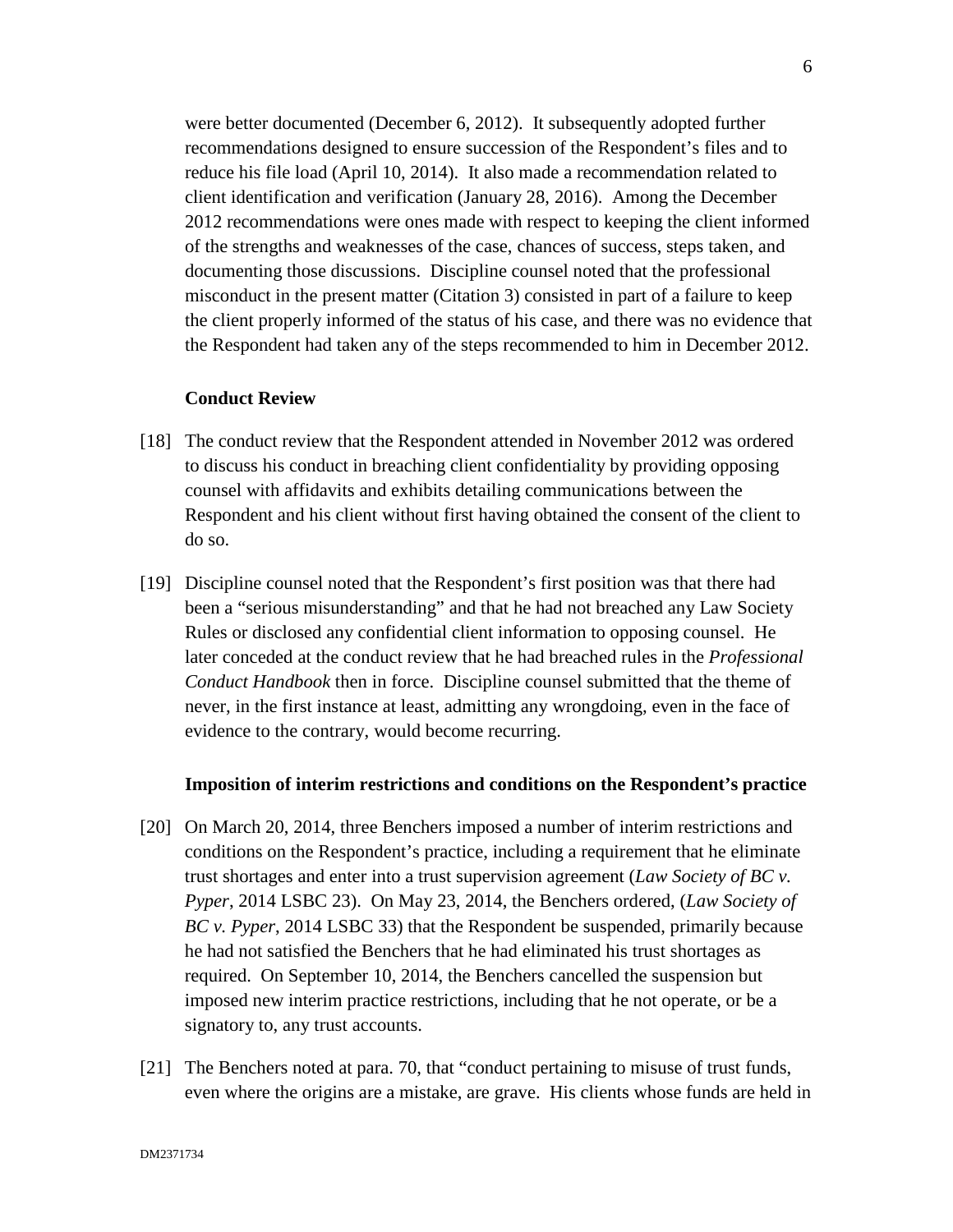trust are collectively short of funds. Mr. Pyper continues to submit that no one, including none of his clients for whom he holds funds in the two pooled accounts, have been harmed." They continued at para. 71, "We disagree. As we held in [2014 LSBC 23], Mr. Pyper seriously misapprehends the nature of trust funds and his role as trustee of those funds."

[22] The interim order of September 10, 2014 was rescinded by order made September 1, 2015 on the basis that the Respondent was now a former member and that the matter would be put in his file and referred to for consideration upon an application for reinstatement, if any.

#### **Citation 1**

- [23] The hearing panel found that the Respondent had committed professional misconduct by practising law while suspended. The suspension was the one ordered by three Benchers on May 23, 2014 (see above, para. 20). The Respondent had, on May 26, 2014, signed and caused to be sent a letter to opposing counsel on a matter. On June 13, 2014 he signed and caused to be sent a second letter to a regulatory body on behalf of the same client. The Respondent disputed both allegations of misconduct, arguing that, with respect to the first letter, it had been dictated before he was suspended but only signed afterwards, and, with respect to the second letter, it did not constitute the practice of law because he had removed the designation "Barrister and Solicitor" from his letterhead. He further argued that, because at the time he signed the second letter, his secretary's salary was being paid by the Law Society as a result of the custodianship during his suspension, the letter was therefore typed and sent by someone who was not his employee.
- [24] The hearing panel rejected these arguments and determined that the Respondent's conduct did constitute the practice of law and amounted to professional misconduct.
- [25] At the commencement of the F&D hearing on citation 1, the Respondent brought an application to have the citation dismissed on the basis that the panel lacked jurisdiction to hear the matter. The panel noted at para. 3 that "it became clear that part of what he wanted to argue was that the order suspending him was the result of a process that was unfair, including bias of the prior panel and, as a consequence, this panel lacked jurisdiction to enforce the suspension order." The panel dismissed this application (para. 13) on the basis that the Respondent had failed to appeal or take a review of the earlier decision.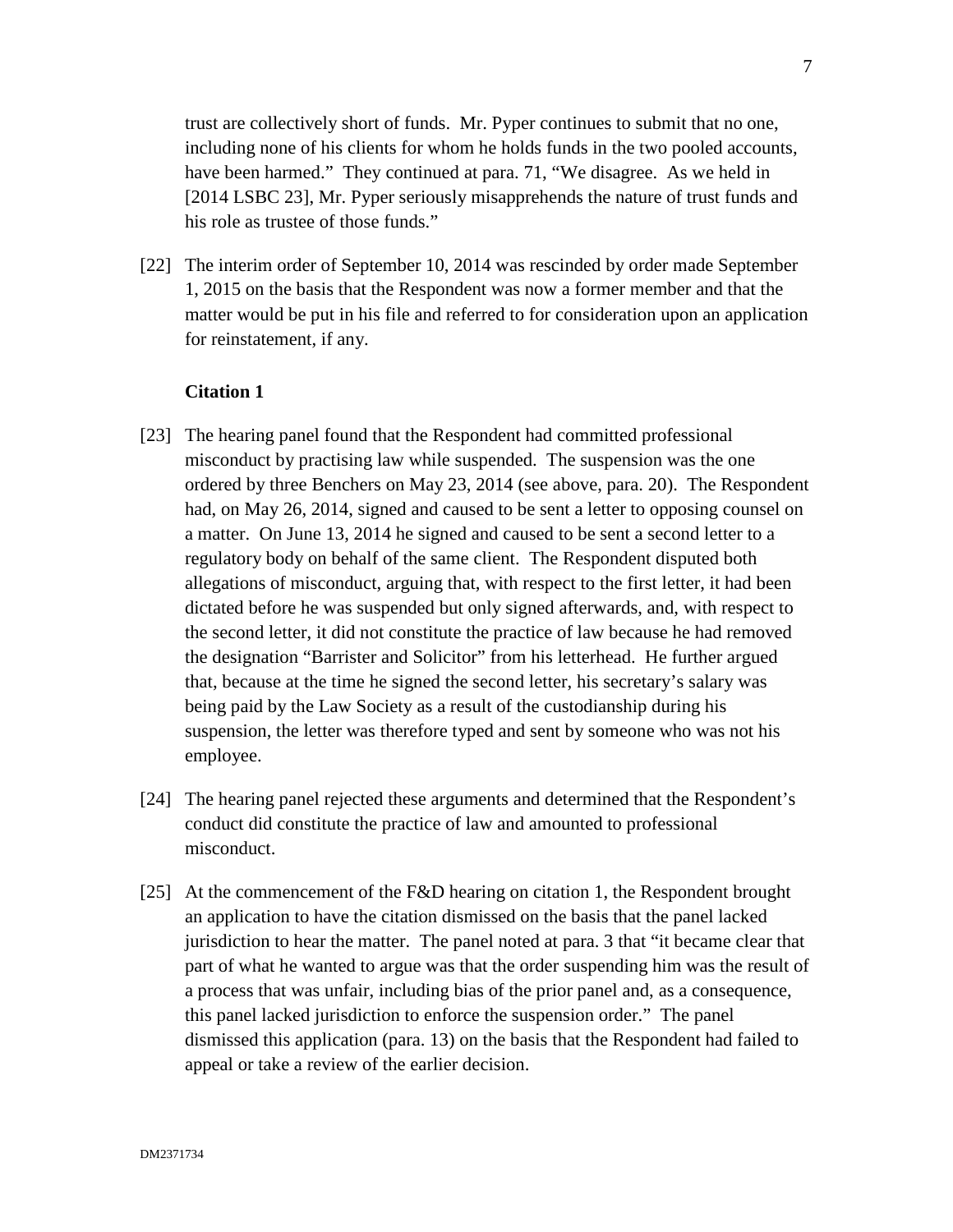- [26] The Respondent also argued at the hearing that there was an institutional bias on the part of the Law Society against him and the citation should be dismissed on that basis. The panel addressed this allegation fully at paras. 35-52 and dismissed it, stating at para. 52 that there was no evidence of bias or malice by any Law Society staff against the Respondent.
- [27] The Respondent appealed the F&D decision to the Court of Appeal, which dismissed the appeal, *Law Society of BC v. Pyper*, 2017 BCCA 113. The Court found that the hearing panel was not personally or institutionally biased, that the panel had jurisdiction to make its findings, and that the panel did not err in determining that the Respondent's actions constituted the "practice of law".
- [28] At the hearing of the appeal, the Respondent raised a new argument in response to the allegation that he practised law while suspended. He argued that, because the two letters he wrote were directed to an action that had been commenced in Ontario and no complaint had been lodged in Ontario, the Law Society lacked jurisdiction. The Court determined at para. 34 that there was no merit to this submission.
- [29] As a result of his unsuccessful appeal, costs were ordered payable by the Respondent to the Law Society. A Certificate of Costs in the amount of \$5,201.99 was issued. This has not been paid.
- [30] Once the appeal was dismissed, the hearing panel proceeded with the DA hearing on August 11, 2017. The panel noted in its decision at para. 3 that, while the Respondent gave evidence at the hearing, the majority of his testimony concerned his view that the Law Society had treated him unfairly, all of which had been previously considered by the panel.
- [31] The panel further noted at para. 30 that the Respondent's admission at the hearing that he would not sign the two letters in the same circumstances was his first acknowledgement of wrongdoing.
- [32] When determining the appropriate DA, the panel considered the nature, gravity and consequences of the conduct, the character and professional conduct record of the Respondent, whether there was any acknowledgement of the conduct and remedial action and, finally, public confidence in the legal profession including public confidence in the disciplinary process. The panel stated that, in its view, the latter consideration was the most important factor.
- [33] The panel stated that, under the circumstances, a two-month suspension was appropriate but, given that the Respondent was not a member and was not currently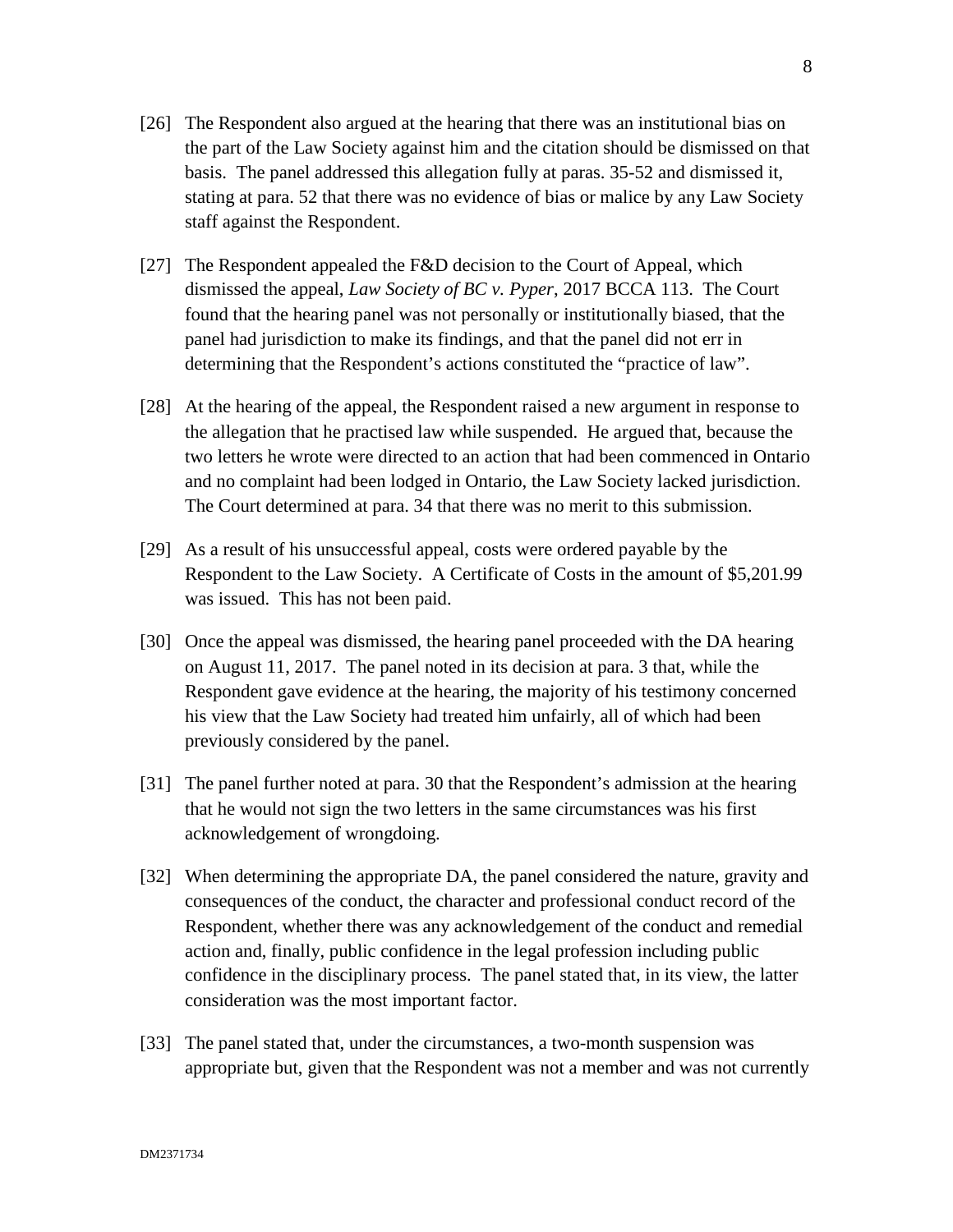seeking readmission, the suspension would commence the date on which he is readmitted to the Law Society (at para. 40).

[34] The panel ordered costs in the amount of \$10,484.16 payable on or before April 1, 2018. The Respondent has, to date, not paid these costs.

## **Injunction prohibiting the Respondent from practising law**

- [35] Pursuant to sections 15 and 85 of the *Legal Profession Act*, the Law Society sought an injunction prohibiting the Respondent from practising law. The Respondent appeared on his own behalf to oppose the order sought. He argued (*Law Society of BC v. Pyper*, 2017 BCSC 1197 at para. 6) that, by reason of institutional bias and discrimination, the Court had no jurisdiction to hear the application. He further argued that the Law Society had no jurisdiction to bring the application because it did not have clean hands. He also argued that the proposed terms of the injunction were too broad and sought to adjourn the application to allow him time to bring a constitutional challenge.
- [36] On July 7, 2017, the Supreme Court of British Columbia issued an injunction against the Respondent, prohibiting him from practising law. The court noted that, as of January 1, 2015 the Respondent ceased to be a member in good standing of the Law Society and on January 29, 2015 he became a former member. The Court further noted that "[a]s a former member, Mr. Pyper, like any other non-member, is prohibited from practising law" (at para. 1).
- [37] The facts are set out in paras. 2 and 3 of the decision:

Since September 2016, Mr. Pyper has been a director and shareholder of two companies, Seattle Environmental Consulting Ltd ("Seattle") and ESS Environmental Ltd ("ESS"). These are former clients of his that he had represented in ongoing disputes involving WorkSafe BC. Seattle and ESS are involved in the asbestos inspection and abatement field. Their principles [sic] are Mike Singh and Shawn Singh.

On a number of occasions beginning in November 2016, Mr. Pyper has appeared, or has attempted to appear, in court to speak on behalf of those entities. On all but two occasions, he has been denied an audience in that capacity by both the Court of Appeal and this Court.

[38] The Court noted at para. 28 that "Mr. Pyper has taken all of this very personally. Before me, he frequently referred to his dismay that the judges should hate him so, and his inability to understand their hostility towards him."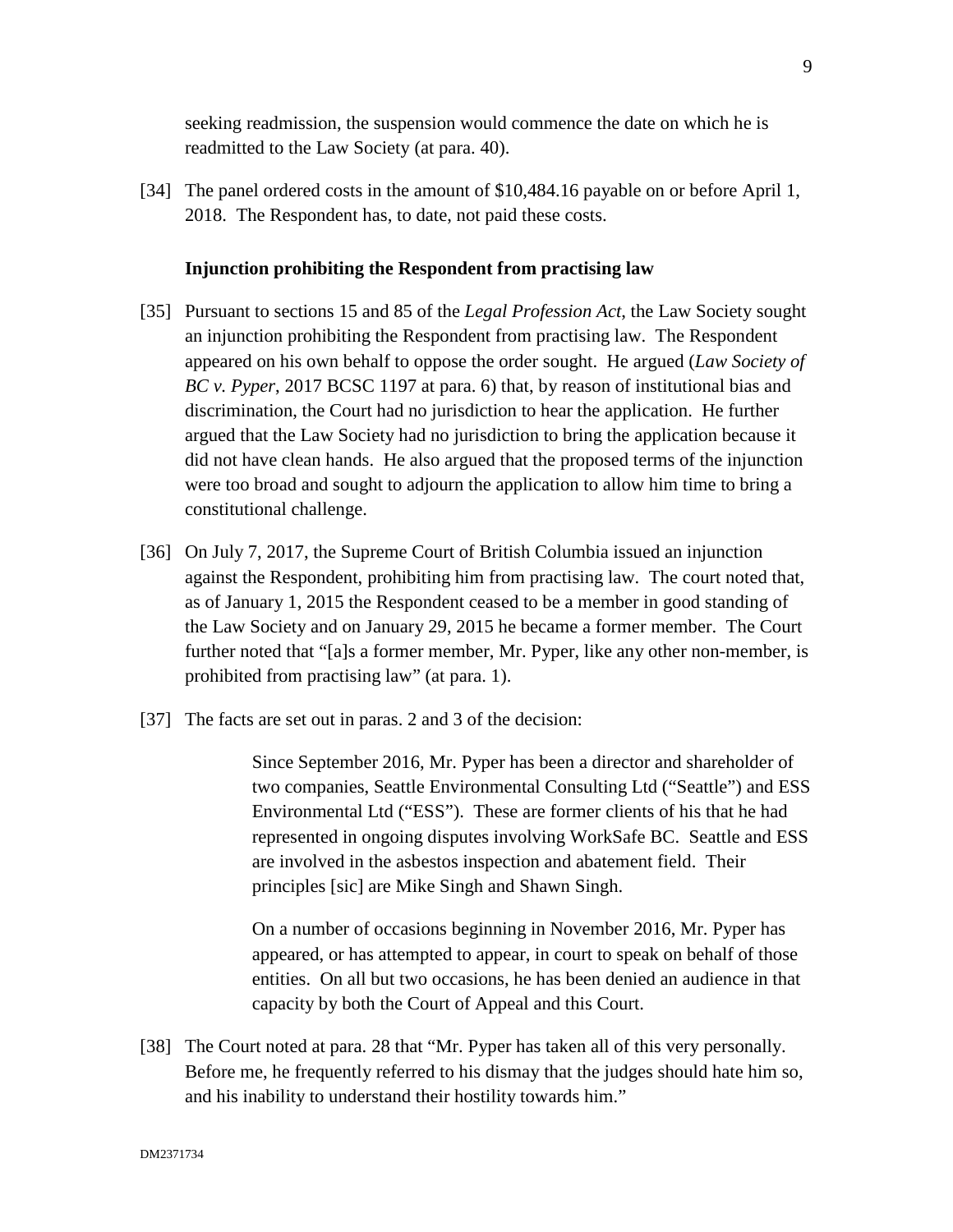[39] Except for narrowing the scope of the injunction to address the Respondent's argument that the injunction sought was too broad (paras. 56-58), the court dismissed the Respondent's arguments and granted the injunction to the Law Society.

# **Citation 2**

- [40] On March 15, 2018, a hearing panel found that the Respondent had committed professional misconduct by failing to respond to several communications from a service provider. A second allegation that the Respondent failed to pay invoices received from the same service provider was dismissed.
- [41] The panel in its decision reviewed the "lengthy history" of the matter, referring to two previously scheduled hearing dates. On the second scheduled hearing date of January 25, 2016, the panel heard a motion brought by the Respondent to dismiss based on the same arguments the Respondent had raised in the hearing on Citation 1 (i.e., lack of jurisdiction and bias). As the Citation 1 panel had done, the Citation 2 panel decided to adjourn the hearing generally pending the outcome of the appeal from the earlier hearing to the Court of Appeal. Once the Respondent's appeal was dismissed, the panel proceeded with the F&D hearing on Citation 2. The Respondent's preliminary applications were dismissed, with the panel finding that the Respondent's motion was an abuse of process and an inappropriate attempt to re-litigate the matters he had brought in respect of Citation 1, now determined and dismissed by the Court of Appeal.
- [42] The panel found that the Respondent had failed to respond to four letters from a third party and offered no explanation for his failure to do so. The panel determined that, in the circumstances, his conduct amounted to professional misconduct.
- [43] The panel dismissed the allegation that the Respondent had failed to pay a thirdparty debt to a service provider, noting that there was some uncertainty as to his access to his accounts during the applicable time period owing to the custodianship of his practice by the Law Society at the time.
- [44] The DA hearing in relation to Citation 2 took place on November 22, 2018. The Respondent did not attend the hearing, and the panel proceeded in his absence after satisfying itself that the Respondent had had notice of the hearing. The panel issued its DA decision on January 15, 2019.
- [45] When considering a selection of the *Ogilvie* factors (from *Law Society of BC v. Ogilvie*, 1999 LSBC 17), the panel noted at para. 18, in relation to "Character and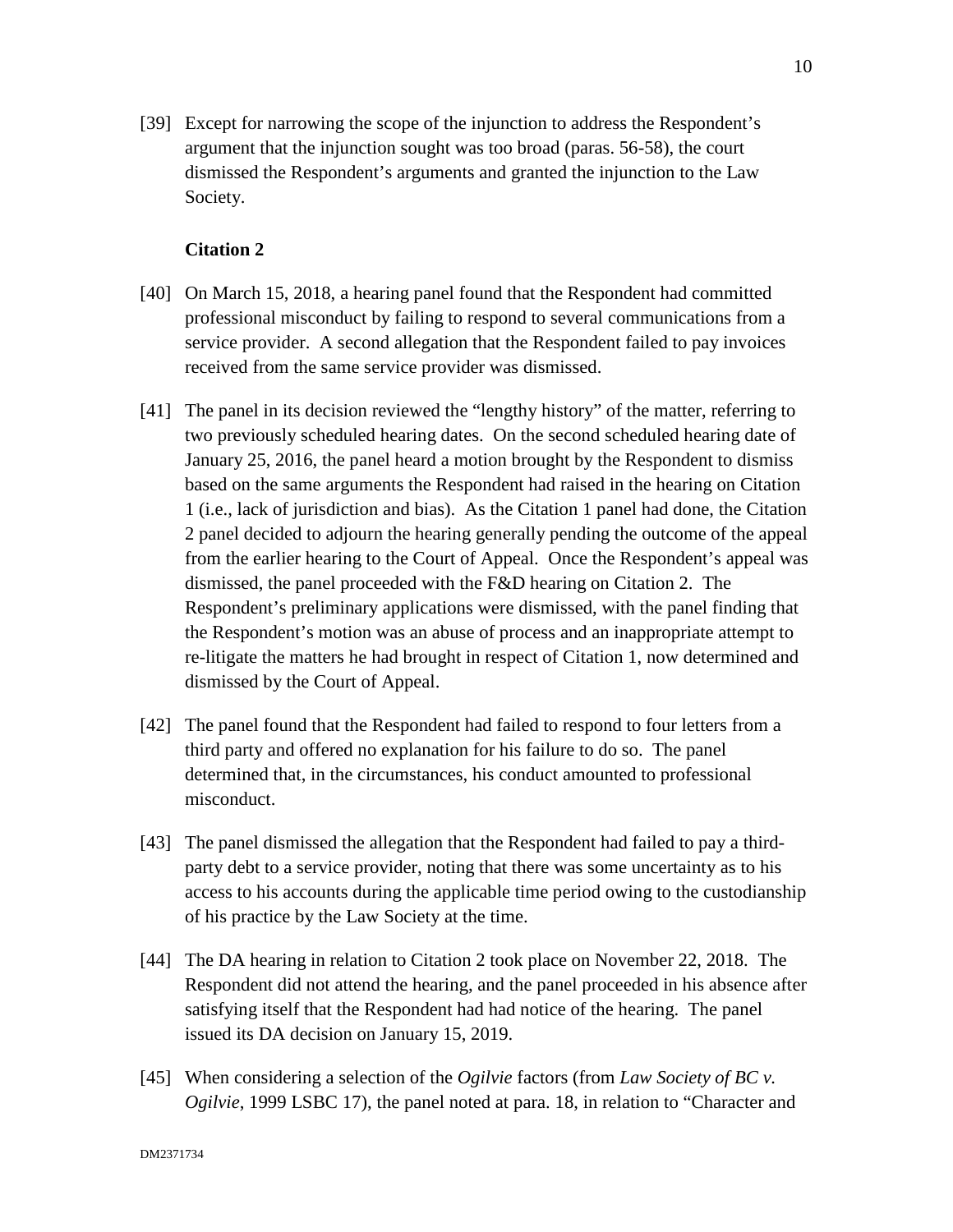Professional Conduct Record", that the Respondent's PCR was "*relevant, significant and troubling in its extent.*" [emphasis added] The panel agreed (at para. 19) with Law Society counsel's submissions that the PCR was an aggravating factor because it demonstrated the Respondent's "*ongoing unwillingness to address his failures to meet the minimum accepted standards of legal practice*." [emphasis added]

[46] When considering "acknowledgement of the misconduct", the panel had this to say at para. 22 and 23:

> The Panel considered whether there were any mitigating or aggravating factors in this case that may affect our determination of an appropriate disposition of the discipline phase of this matter. We find there are no mitigating factors; however, there was an aggravating factor of concern to us. During the Facts and Determination hearing Mr. Pyper accused the Law Society of institutional bias and having "dirty hands" in the course of the prosecution of the citation issued against him. These remarks were baseless and insulting to Law Society counsel (not Ms. Bradley) with the result that this Panel informed Law Society counsel at the conclusion of the hearing that we found no substance in these accusations.

The allegation of bad faith conduct inherent in Mr. Pyper's unwavering assertion that the Law Society had "dirty hands" in its dealings with him in the Facts and Determination hearing leads us to conclude that *rehabilitation and remediation will be unlikely in Mr. Pyper's case*.

[emphasis added]

- [47] The Law Society sought a suspension of two to three months. The panel imposed a suspension of three months to commence immediately following the two-month suspension ordered in 2017 LSBC 35 (see above, para. 33).
- [48] The panel, at para. 25, again referred to the Respondent's "significant and repeated professional conduct issues" and (at para. 26) stated that, "given Mr. Pyper's significant PCR and *his apparent refusal or inability historically to modify his conduct to meet appropriate professional standards*" [emphasis added], it felt compelled to impose a condition that, if he ever seeks reinstatement he only be allowed to practise law in a setting and capacity approved by the Practice Standards Committee and on such conditions as that Committee might fix.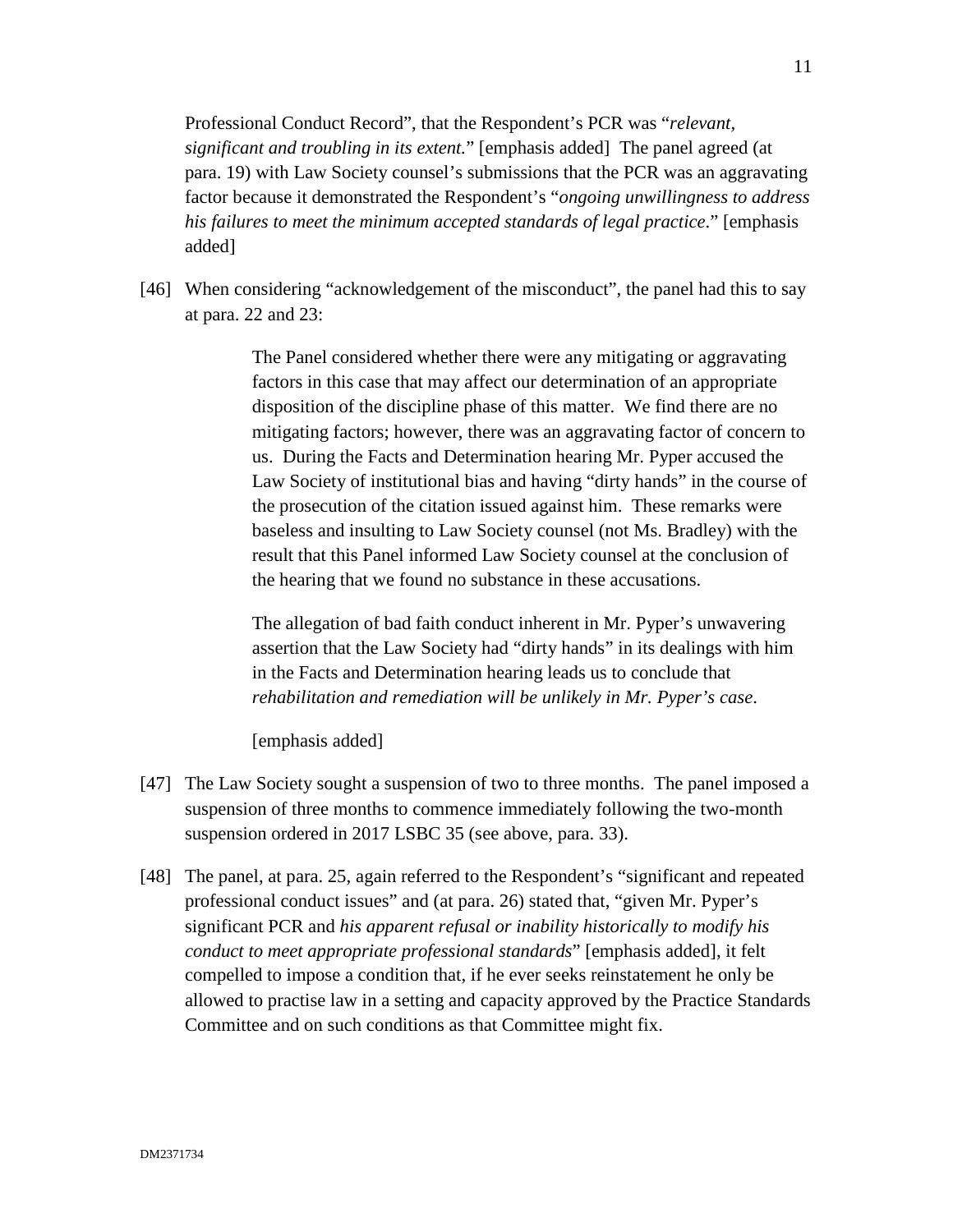#### **Citation 3 (the present proceeding)**

- [49] The allegations in Citation 3 concerned the Respondent's mishandling of a civil claim for assault and battery. We found that the Respondent failed to take adequate steps to obtain service of the Notice of Civil Claim (NOCC) on the defendant, with the result that the time for service expired and a later attempt at service was invalid. Rather than seek to remedy the service, the Respondent improperly applied for and obtained default judgment against the defendant. When he eventually did take steps to address the fact that the NOCC had expired before service, he personally applied to court for renewal of the NOCC. The judge refused to hear the application because the Respondent's own neglect to serve in a timely manner was at issue in the application. The Respondent failed throughout to keep his client properly informed about the case.
- [50] We found professional misconduct in two respects: that the Respondent had failed to provide an adequate level of service to his client and that the Respondent had failed to advise his client to obtain independent legal advice after it became clear that the Respondent's own fault had led to the expiry of the NOCC. Relevant in the present context is that, when the client did consult another lawyer, who wrote to the Respondent about the "missed limitation period", the Respondent denied, incorrectly, that he had missed a limitation period and asserted, incorrectly, that the time limit could be extended without difficulty. Eventually, of course, he had to concede that he had committed a professional mistake that jeopardized his client's claim. Here again we have the pattern, when the Respondent has been confronted with an error he has committed, of an initial denial that there was any error and then a retreat from this position only when the denial becomes impossible to maintain.

# **ANALYSIS**

#### **The ungovernability standard**

- [51] Law Society Rule 4-44(6), quoted above in para. 10, authorizes a hearing panel to take disciplinary action "based on the ungovernability of the respondent by the Society." The term "ungovernability" is not defined in the Rule but has been interpreted in a number of cases.
- [52] *Law Society of BC v. Hall*, 2007 LSBC 26, was a case that involved 11 findings of misconduct described as "pervasive, extremely serious and, in the case of the failure to maintain proper books and records, extended over a period of years" (at para. 2). The hearing panel found that the evidence showed a pattern of conduct so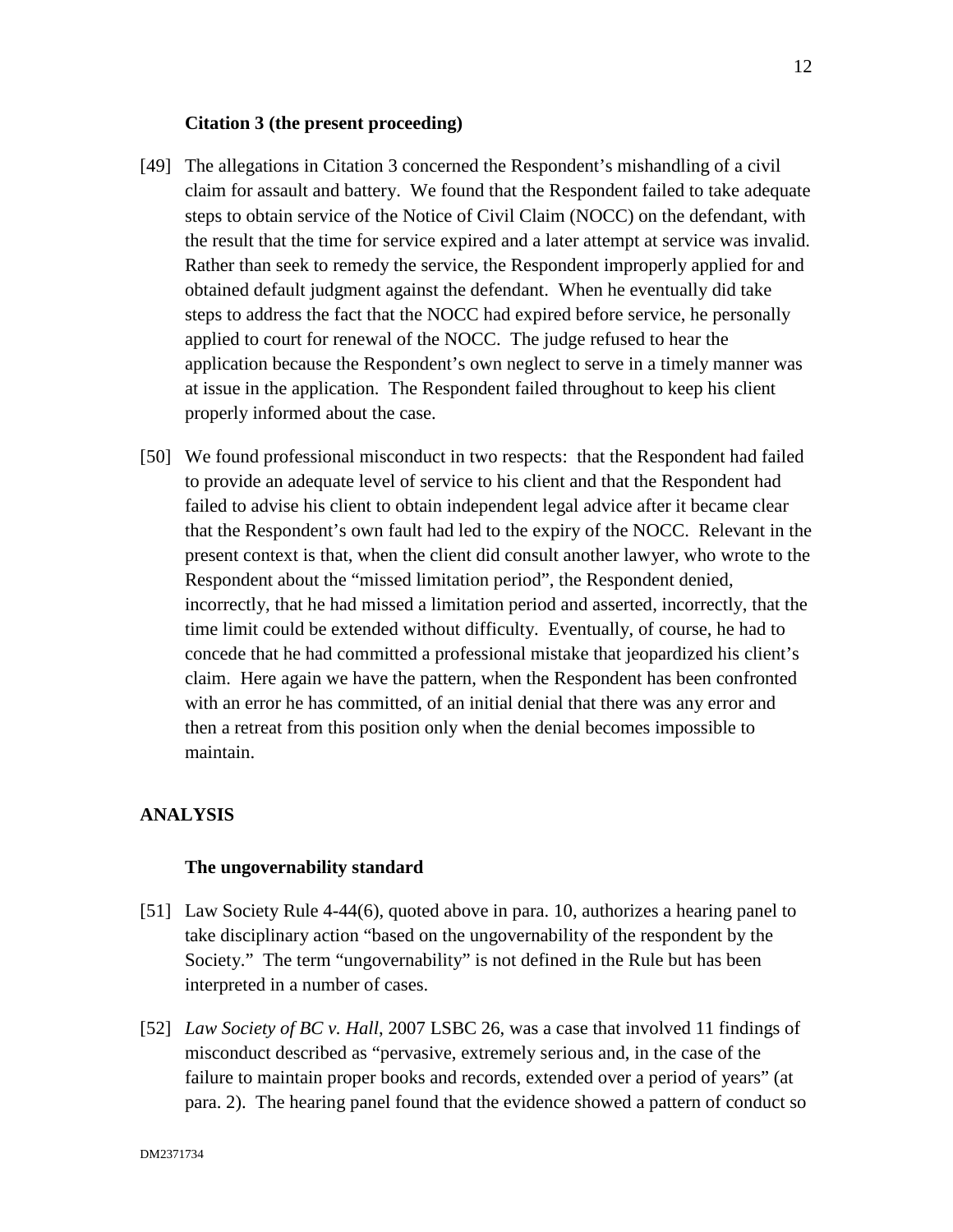fundamentally dishonest that no remedy short of disbarment could properly protect the public (at para. 17). While it was therefore not necessary to address ungovernability, the hearing panel took the opportunity to do so. It drew on precedents from other provinces. At para. 23 the panel quoted *Law Society of Upper Canada v. Hicks*, [2005] LSDD No. 6, at para. 46:

> The Law Society exists to govern the profession in the public interest. If lawyers will not abide by the authority of the Law Society, and demonstrate that they abide by that authority, the Law Society cannot fulfil its mandate. That is the essence of what governability means.

The panel in *Hall* also referred to *Law Society of Manitoba v. Ward*, [1996] LSDD No. 119, where the disciplinary panel described the respondent as having engaged in a "cumulative ongoing set of behaviours and patterns which demonstrate that the member refuses to be governed."

[53] The panel in *Hall* went on to summarize the position as follows, at paras. 27 and 28:

> The foregoing cases suggest that the relevant factors upon which a finding of ungovernability might be made will include some or all of the following:

- 1. A consistent and repetitive failure to respond to the Law Society's inquiries.
- 2. An element of neglect of duties and obligations to the Law Society with respect to trust account reporting and records.
- 3. Some element of misleading behaviour directed to a client and/or the Law Society.
- 4. A failure or refusal to attend at the discipline hearing convened to consider the offending behaviours.
- 5. A discipline history involving allegations of professional misconduct over a period of time and involving a series of different circumstances.
- 6. A history of breaches of undertaking without apparent regard for the consequences of such behaviour.
- 7. A record or history of practising law while under suspension.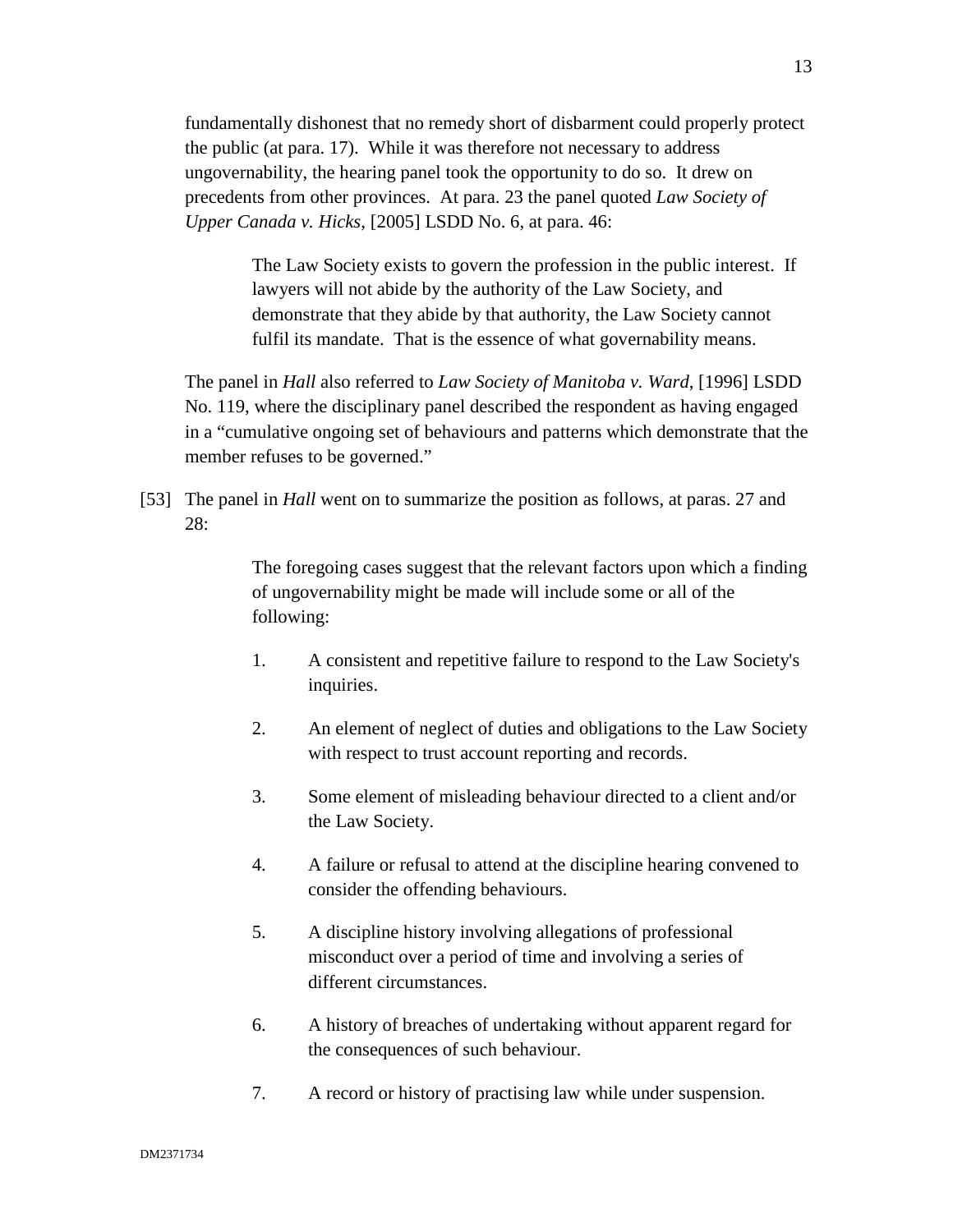It is the view of this Panel that it will not be necessary for Panels in the future to establish that all of these indicia of ungovernability are present in order to make such a finding. These indications, like the penalty guidelines found in the *Law Society of BC v. Ogilvie*, will have a factspecific impact in each separate case that is considered. It will be for the Benchers to determine the appropriate treatment of the indicia described herein, including their usefulness in the discipline process and the manner, if at all, that they will be applied. We do not foreclose the possibility that a finding of ungovernability can be made if all that was present was a repeated failure of the lawyer to respond to inquiries from the Law Society, if that failure is illustrative of a wanton disregard and disrespect of the lawyer for the regulatory processes that govern his or her conduct.

- [54] *Law Society of BC v. Spears*, 2009 LSBC 28, involved a lawyer's attempt to avoid a restriction on his practice by concealing his non-compliance with the restriction. The panel accepted a conditional admission and proposed disciplinary action of an eight-month suspension and practice conditions. It added that it wanted "to convey to the Respondent that this is very likely to be his last opportunity to display the sort of conduct expected of and required of all lawyers" (para. 10). It said:
	- [7] The Panel is very concerned that the Respondent has in the past demonstrated an unwillingness to comply with conditions imposed upon him by the Law Society. It is a fundamental requirement of anyone who wishes to have the privilege of practising law that that person accept that their conduct will be governed by the Law Society and that they must respect and abide by the rules that govern their conduct. If a lawyer *demonstrates that he or she is consistently unwilling or unable to fulfill these basic requirements of the privilege to practise, that lawyer can be characterized as "ungovernable"* and cannot be permitted to continue to practise.

# [emphasis added]

[55] A finding of ungovernability was made in *Law Society of British Columbia v. Welder*, 2015 LSBC 35. There, the respondent had an extensive discipline history consisting of six prior citations, six conduct reviews and a practice standards referral over the period 1991 to 2014. Three of the prior matters related directly to a failure to comply with the Law Society as regulator: a conduct review for breach of undertaking to the Law Society, a citation for failure to produce financial documents in the course of a Law Society investigation and a citation for failure to comply with ongoing reporting obligations imposed by a review panel. The subject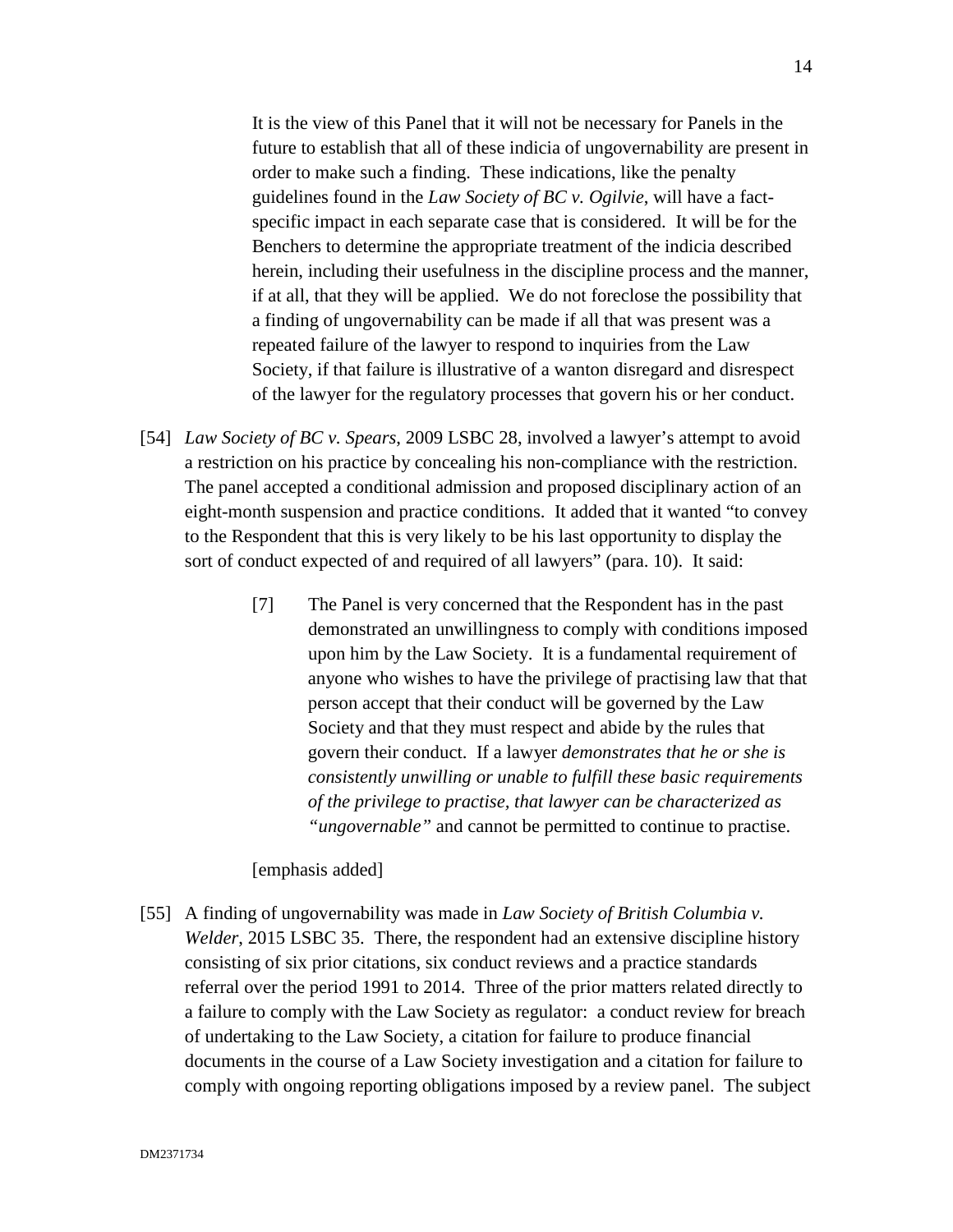matter of the citation being heard related to Mr. Welder acting for a firm involved in a Ponzi scheme and not advising investors that he was not protecting their interests. The panel determined that Mr. Welder was ungovernable and made, among others, the observations that the lawyer had repeated previous mistakes and that his responses to the Law Society had escalated and showed an unwillingness to comply with basic requirements of the Law Society.

- [56] A year earlier, in *Law Society of BC v. Welder*, 2014 LSBC 20, a proceeding on a different citation, the panel with "great hesitation" had declined to make a finding of ungovernability, primarily on the basis that the respondent was not consistently unwilling to be governed by the Law Society. He attended the conduct reviews and cooperated with the citation hearing processes and showed some willingness to address underlying psychological issues that impinged on his ability to practise in a reasonable and professional manner. On that prior occasion, he was suspended for one year with conditions.
- [57] Two separate panels each found the same respondent ungovernable in *Law Society of BC v. McLean*, 2015 LSBC 30, and *McLean* #1, and each ordered disbarment. In the earlier decision the panel noted that Mr. McLean's PCR reflected one conduct review, a referral to Practice Standards, two administrative suspensions, an order imposing conditions and limitations on his practice, and three citations. That panel also addressed the jurisdiction of the Law Society to disbar a former member, a point discussed below. By the time of the hearing of *McLean* #1, the panel noted that Mr. McLean had 20 separate findings of professional misconduct. At para. 32, the panel stated that "the Respondent had demonstrated both a consistent unwillingness to be regulated and a disregard, disrespect and disdain of the governing process."

#### **Application of the ungovernability standard to the Respondent**

- [58] We begin by reviewing the seven factors referred to in *Hall* (see above, para. 53).
- [59] Factor 1, a consistent, repetitive failure to respond to inquiries from the Law Society, is not present here.
- [60] Factor 2, an element of neglect of duties and obligations to the Law Society with respect to trust account reporting and records, is clearly present. Trust account shortages were the subject of the interim order by a panel of Benchers on March 20, 2014. The two further orders that modified this order on May 23 and September 10, 2014 stemmed from the Respondent's inability or unwillingness to rectify the shortages in a timely manner.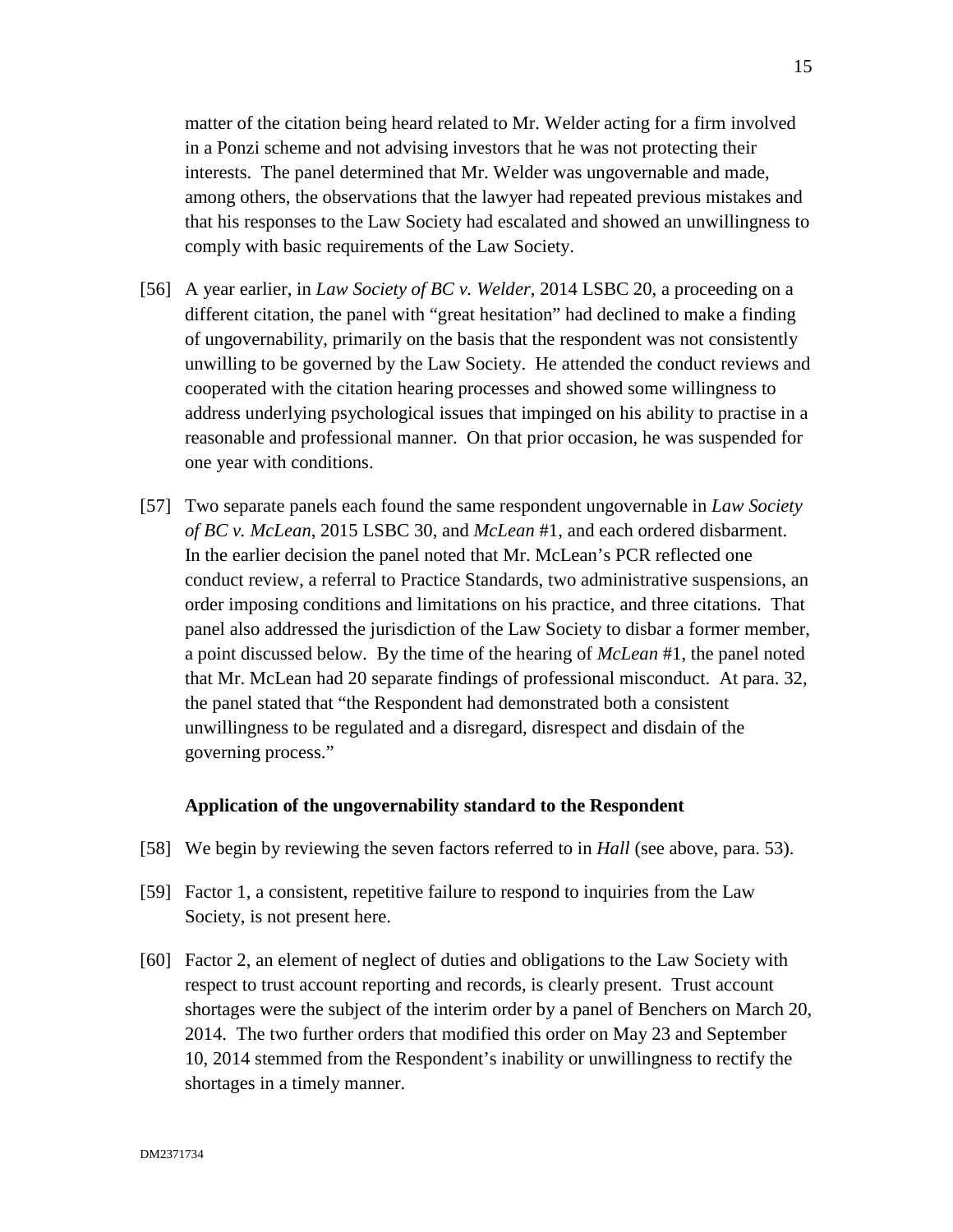- [61] Factor 3, an element of misleading behaviour direct to a client or the Law Society, is also arguably present. In the present proceeding (Citation 3) the Respondent had missed the limitation period for serving a NOCC but, rather than admitting this to the client, wrote to the client suggesting that, as he had not heard from him, he would be closing the file. Citation 1 involved writing letters as a lawyer while suspended, which could also be considered misleading in that the recipients would not necessarily know that they were receiving letters from a lawyer suspended from the practice of law.
- [62] Factor 4, a failure or refusal to attend at the discipline hearing convened to consider the offending behaviours is present. Until the F&D hearing of this matter (Citation 3) in July 2018, the Respondent actively participated in all hearings and, indeed, opposed all disciplinary attempts vigorously. However, he did not attend the last three hearings: the F&D hearing in this matter, the DA hearing on November 22, 2018 in relation to Citation 2, or the DA hearing in the present matter on May 1, 2019. It appears he is out of the country and, for whatever reason or reasons, has decided not to participate any further in the process. However, he has not attempted to make any written submissions, leaving aside an unsuccessful motion, arguing undue delay, made by emailed letter prior to this Panel's F&D hearing in July 2018.
- [63] Factor 5, the PCR does disclose a discipline history involving allegations of professional misconduct (and other failures to meet appropriate standards of practice) over a period of time and involving a series of different circumstances. The Respondent was called to the BC Bar in 2002. The PCR deals with events from 2012 to 2017. It includes recommendations made to the Respondent by Practice Standards in 2012, 2014 and 2016; a conduct review in 2012 dealing with client confidentiality; the imposition in 2014 by three Benchers of interim restrictions on the Respondent's practice; Citation 1 (issued in 2015), in which he was found to have practised law while suspended; a Supreme Court injunction in 2017 against practising law, given that he had ceased to be a member of the Law Society in 2015 but was continuing to try to represent clients; Citation 2 (issued in 2015), in which he was found to have failed to respond to service providers; and (in the present proceeding) Citation 3 (issued in 2015), in which we have found that he failed to provide an adequate quality of service to a client and failed to advise a client to take independent professional advice.
- [64] Factor 6, a disciplinary history of breaches of undertaking, is not present in this case.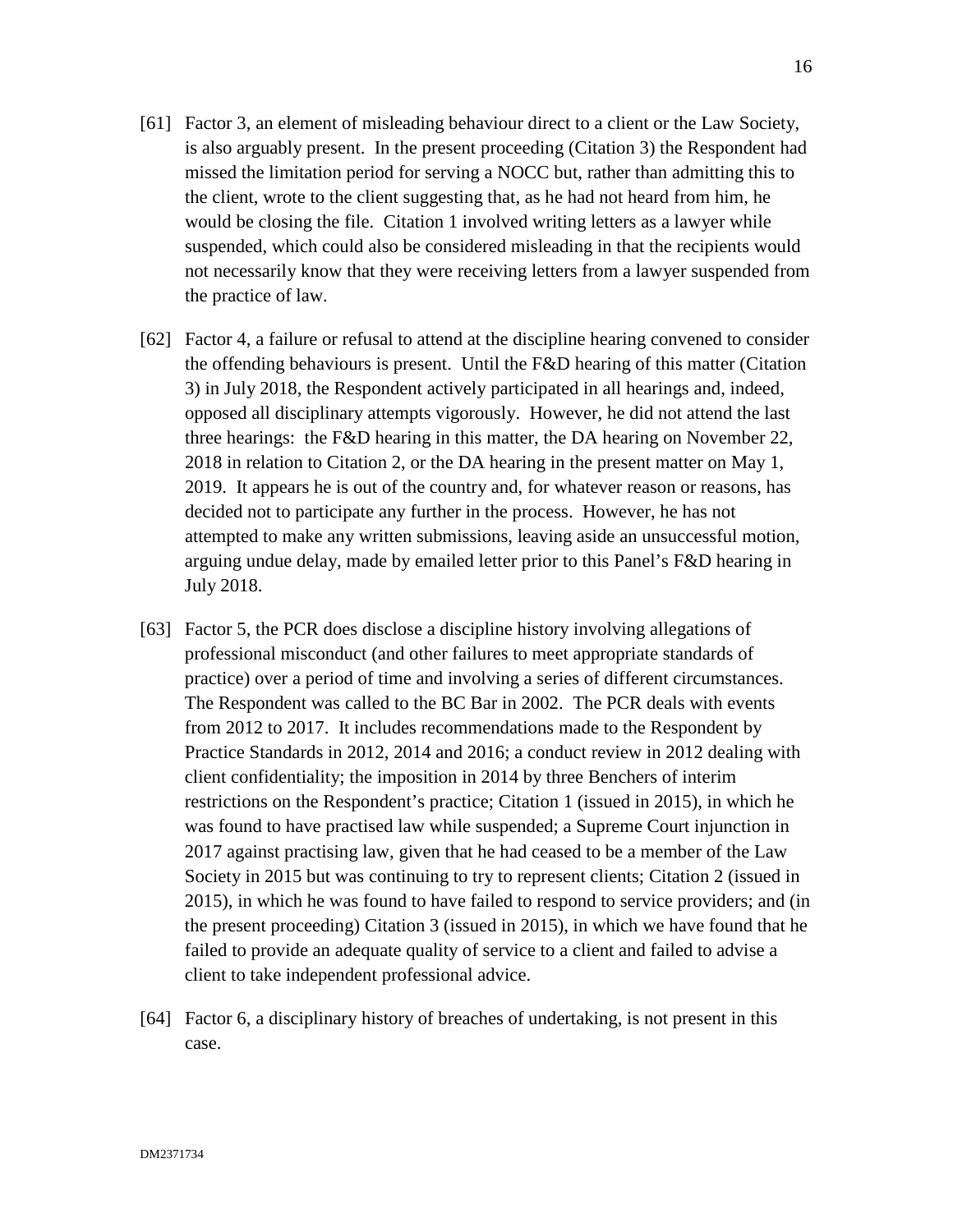- [65] Factor 7, a record or history of practising law while under suspension, is present. The Respondent has a history of practising while suspended and attempting to practise while a former member.
- [66] No single, authoritative definition of ungovernability emerges from the cases, but the central idea is clear. The Law Society must show a persistent and pervasive unwillingness or inability on the part of the lawyer to comply with the obligations that apply to members of the Law Society, so that decisive disciplinary action is the only feasible means by which the public can be protected from future misconduct.
- [67] We conclude that the Respondent has been shown to be ungovernable. His failures to adhere to his professional obligations extend over a range of matters and over a period of years. His principal response throughout the proceedings on the three citations has been, not a recognition of his wrongdoing, but attempts to deny wrongdoing coupled with repeated arguments that the disciplinary proceedings were unfair and that the Law Society acted without jurisdiction and was biased against him. The evidence before us offers no realistic hope that the Respondent can or will effectively come to terms with his professional obligations. We agree with the panel in the proceeding on Citation 2 that "rehabilitation and remediation will be unlikely" in the Respondent's case.

# **Appropriate disciplinary action**

- [68] The Law Society, in arguing that disbarment was the appropriate disciplinary action, relied on the fact that it was the order made in each of the cases in which a finding of ungovernability was made: *Welder* and the two *McLean* cases. It submitted that the public will not have confidence in a self-regulating profession if its ungovernable members are permitted to continue to practise or, in the cases of former members, if a clear declaration is not made that the ungovernable member is disentitled to practise law.
- [69] We agree. Leaving aside unforeseeable, exceptional circumstances, a finding that a lawyer is ungovernable is simply inconsistent with the lawyer's continuing in practice or, in the case of a former lawyer, having a right to return to practice. Disbarment is the only logical response.

# **Authority to disbar a former member of the Law Society**

[70] That raises the point, which discipline counsel addressed, whether a former member can be disbarred. The *Legal Profession Act* implies that the Law Society can disbar a former member. Section  $38(4)(b)(v)$  gives a hearing panel the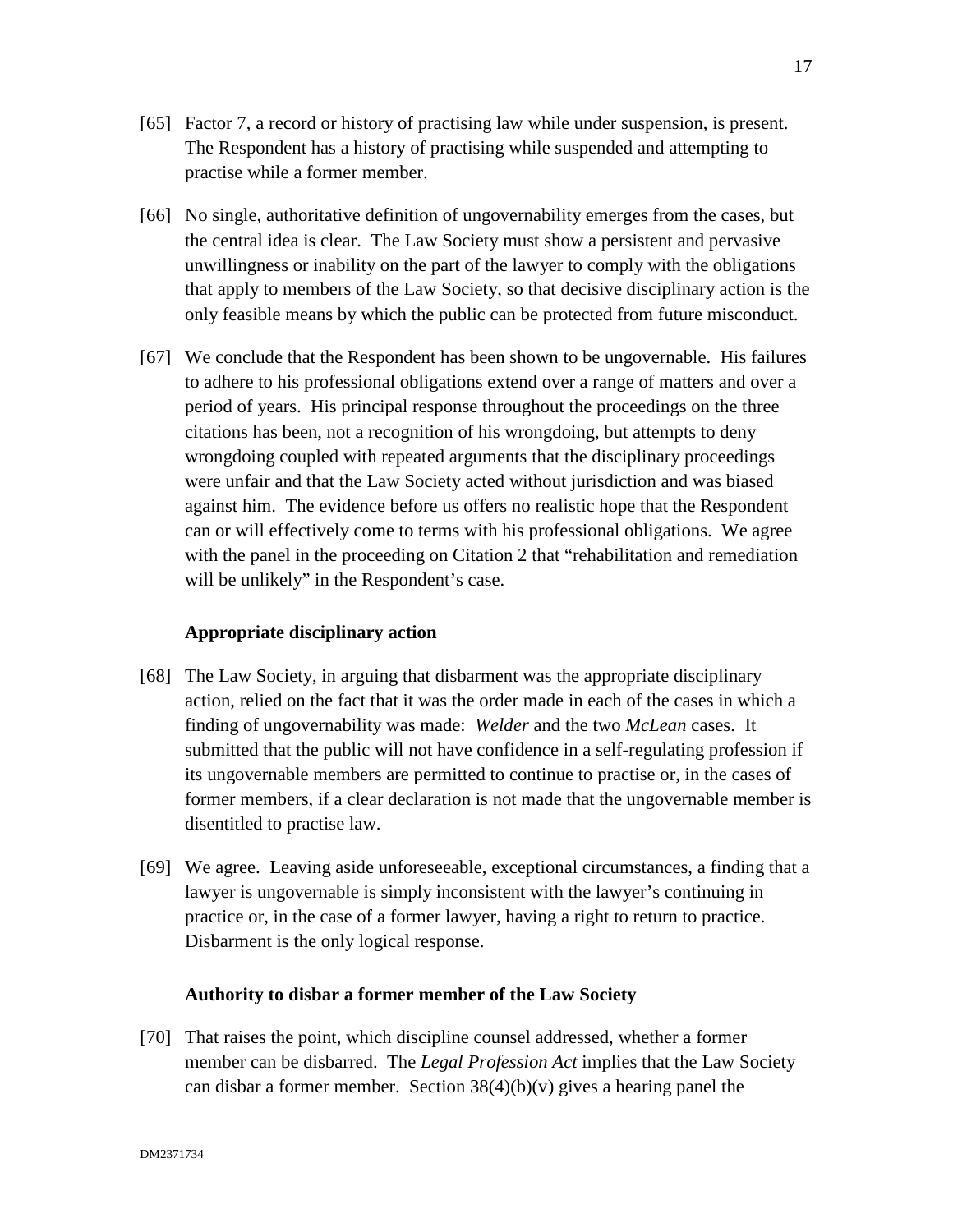jurisdiction to make a finding of professional misconduct against a former member based on conduct that would, if the respondent were a member, have constituted professional misconduct. Once an adverse determination is made under section 38(4), the panel *must* impose one of the sanctions set out in section 38(5), which includes to "disbar the respondent"  $(s. 38(5)(e))$ . Those provisions are in Part 4 of the *Act*, on Discipline, and the definition (in section 1) of "lawyer" includes, for the purposes of Part 4, a former member of the Law Society.

- [71] Orders of disbarment against a former member were made in *Tak* for misconduct; in *Gellert*, for misappropriation of funds; and in the two *McLean* cases, in which the former member was found to be ungovernable.
- [72] It would be strange if a former member, who can be the subject of other orders like suspension (to take effect, should they return to practice), could not be the subject of a disbarment order, which responds to even more serious forms of misconduct. As a panel noted in *Power*, at para. 45, "Although it may appear odd that a Panel may suspend or disbar a non-member, the *Act* requires that it be done if that is the appropriate penalty." The panel added at para. 46:

When imposing a penalty appropriate to the circumstances, a panel sends an important message to lawyers as well as to the public that such conduct is deserving of that kind of penalty. Such orders also have a practical effect. If a lawyer who has been disbarred applies for reinstatement a credentials hearing must be held (Rule 2-52(6)). A lawyer who is suspended or who has been disbarred may not perform legal services, even for free, for anyone (*Legal Profession Act*, s. 15(3)).

[73] We conclude that there is authority under the *Legal Profession Act* to disbar a former member of the Law Society.

# **Effect of order of disbarment on orders already made**

[74] The other orders that disciplinary panels have already made with respect to the Respondent remain in place. The effect of our order of disbarment on these other orders is a matter to be decided if and when the issue arises.

# **COSTS**

[75] The Law Society submitted a draft bill of costs for this proceeding according to the tariff in Schedule 4 of the Law Society Rules, totalling \$14,027.42.